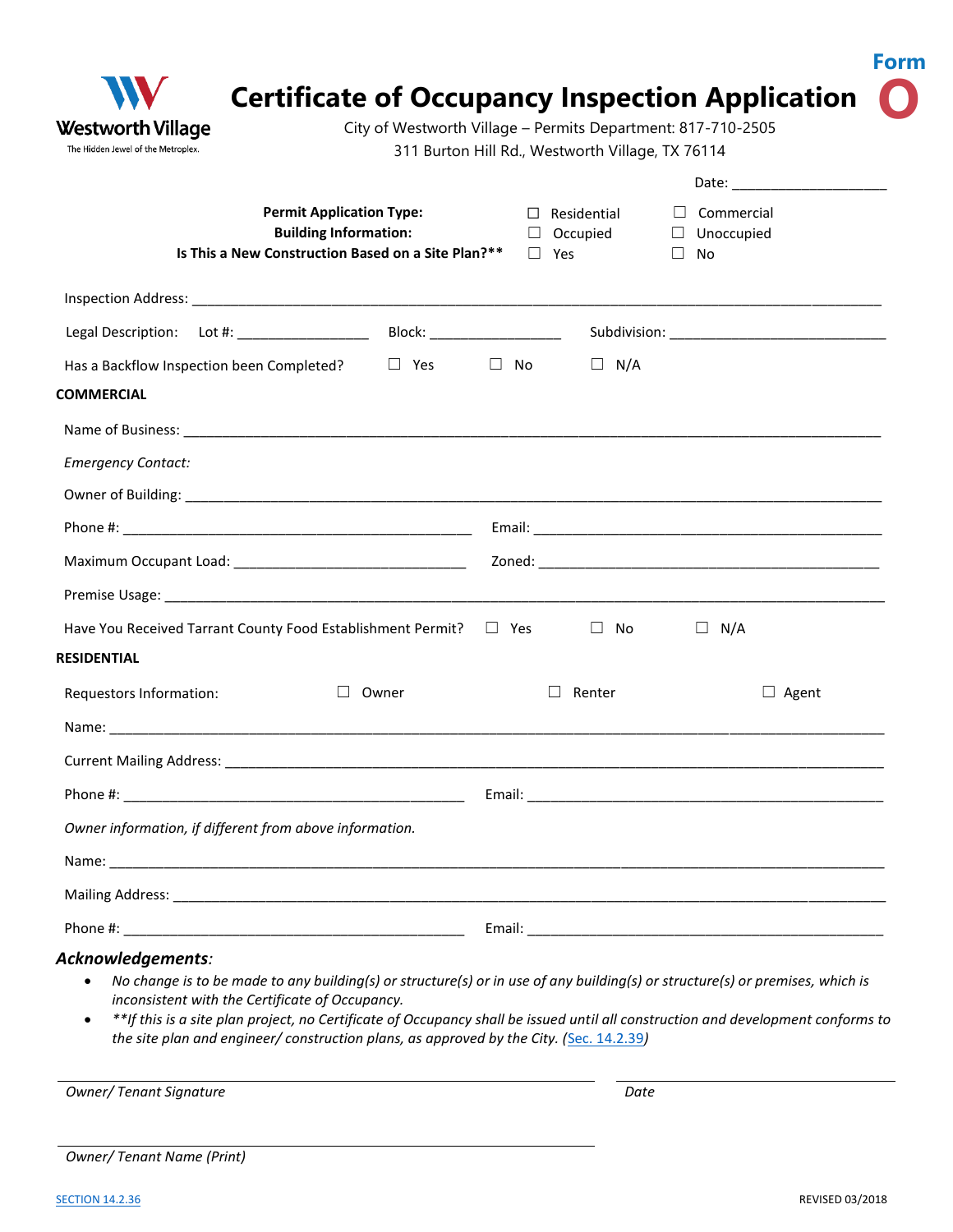

## Westworth Village Certificate of Occupancy Inspection Results

City of Westworth Village – Permits Department: 817-710-2505 311 Burton Hill Rd., Westworth Village, TX 76114

| Date of Inspection: ________________________________ □ PASS □ FAIL                                                                             |  |      |  |  |  |  |  |
|------------------------------------------------------------------------------------------------------------------------------------------------|--|------|--|--|--|--|--|
| Results:                                                                                                                                       |  |      |  |  |  |  |  |
|                                                                                                                                                |  |      |  |  |  |  |  |
|                                                                                                                                                |  |      |  |  |  |  |  |
|                                                                                                                                                |  |      |  |  |  |  |  |
|                                                                                                                                                |  |      |  |  |  |  |  |
| Re-Inspection: □ YES □ NO                                                                                                                      |  |      |  |  |  |  |  |
| Date of Inspection: ________________________________ □ PASS □ FAIL                                                                             |  |      |  |  |  |  |  |
| Results:                                                                                                                                       |  |      |  |  |  |  |  |
|                                                                                                                                                |  |      |  |  |  |  |  |
|                                                                                                                                                |  |      |  |  |  |  |  |
|                                                                                                                                                |  |      |  |  |  |  |  |
|                                                                                                                                                |  |      |  |  |  |  |  |
| If Failed, Applicant:<br>$\Box$ Has 30 Days to Complete All Repairs<br>□ Must Apply for Building Permit and Make Repairs Before Permit Expires |  |      |  |  |  |  |  |
|                                                                                                                                                |  |      |  |  |  |  |  |
| <b>Inspector Signature</b>                                                                                                                     |  | Date |  |  |  |  |  |

**Form**

**O**